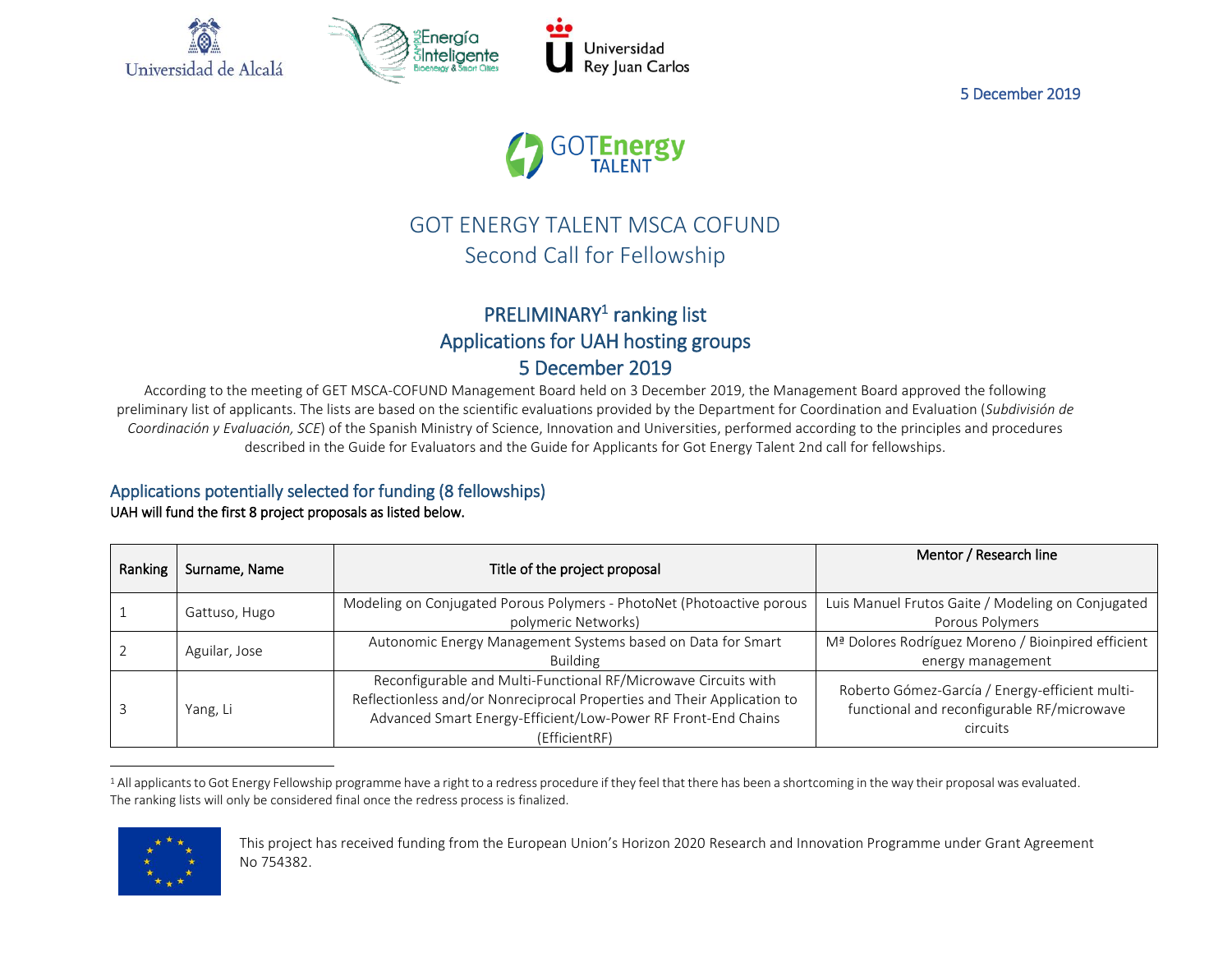

# Universidad<br>Rey Juan Carlos

5 December 2019

| 4  | Querbes, Adrien                     | Complexity in the city: modelling the socio-technical transition towards<br>sustainable and circular innovations                        | Javier Carrillo-Hermosilla / A Complexity approach<br>modelling for decision support towards Circular<br>Cities (3C Model)                                                    |
|----|-------------------------------------|-----------------------------------------------------------------------------------------------------------------------------------------|-------------------------------------------------------------------------------------------------------------------------------------------------------------------------------|
| 5  | Rasheed, Muhammad<br>Babar          | An Optimal Load Scheduling and Fair Pricing Mechanism Using Heuristic<br>Optimization in Smart Grid                                     | Mª Dolores Rodríguez Moreno / Bioinspired<br>efficient energy management                                                                                                      |
| 6  | Lovisolo, Lisandro                  | Positioning Services Using PLC Systems                                                                                                  | Fernando Cruz-Roldán / Indoor Positioning PLC<br>Systems                                                                                                                      |
|    | Lukin, Sergii                       | Road Traffic Monitoring System based on Passive Coherent Location<br>technique and Tomographic Ground SAR                               | Maria-Pilar Jarabo-Amores / Passive radars, an<br>emerging green technology for traffic (aerial,<br>ground and maritime) monitoring and critical<br>infrastructure protection |
| 8  | Gil Marcelino,<br>Carolina          | Multiobjective And Decision Making Methodology To Solve Optimal Power<br>Flow Problems: An Approach Applied To Hybrid Microgrid Systems | Sancho Salcedo Sanz / Machine Learning in<br>Renewable Energy Systems                                                                                                         |
| 9  | García Aparicio, María<br>del Prado | Biotechnology approaches for food waste valorisation                                                                                    | Maria Luisa Marina Alegre/ Increasing the<br>sustainability of food chain by obtaining bioactive<br>substances from agrofood industry residues                                |
| 10 | Jimenez Manjarres,<br>Yulieth       | Non-intrusive load monitoring based on deep learning for ambient<br>assisted living                                                     | Álvaro Hernández Alonso and Jesús Ureña Ureña /<br>Non-intrusive load monitoring and deep learning<br>applied to Ambient Assisted Living                                      |
| 11 | Rohmer, Stascha                     | Nature in Spanish Philosophy and Mystical Literature                                                                                    | Carmen Flys Junquera; Montserrat López Mújica /<br>Environmental humanities and ecocriticism                                                                                  |
| 12 | Baddigam, Kiran<br>Reddy            | The Introduction of Furanoboroles: A New Class of Organic Electronic<br>Materials                                                       | Juan José Vaquero López / Synthesis of<br>polyaromatic azaborines and their application as<br>triplet energy transfer emitters in solar energy<br>conversion                  |